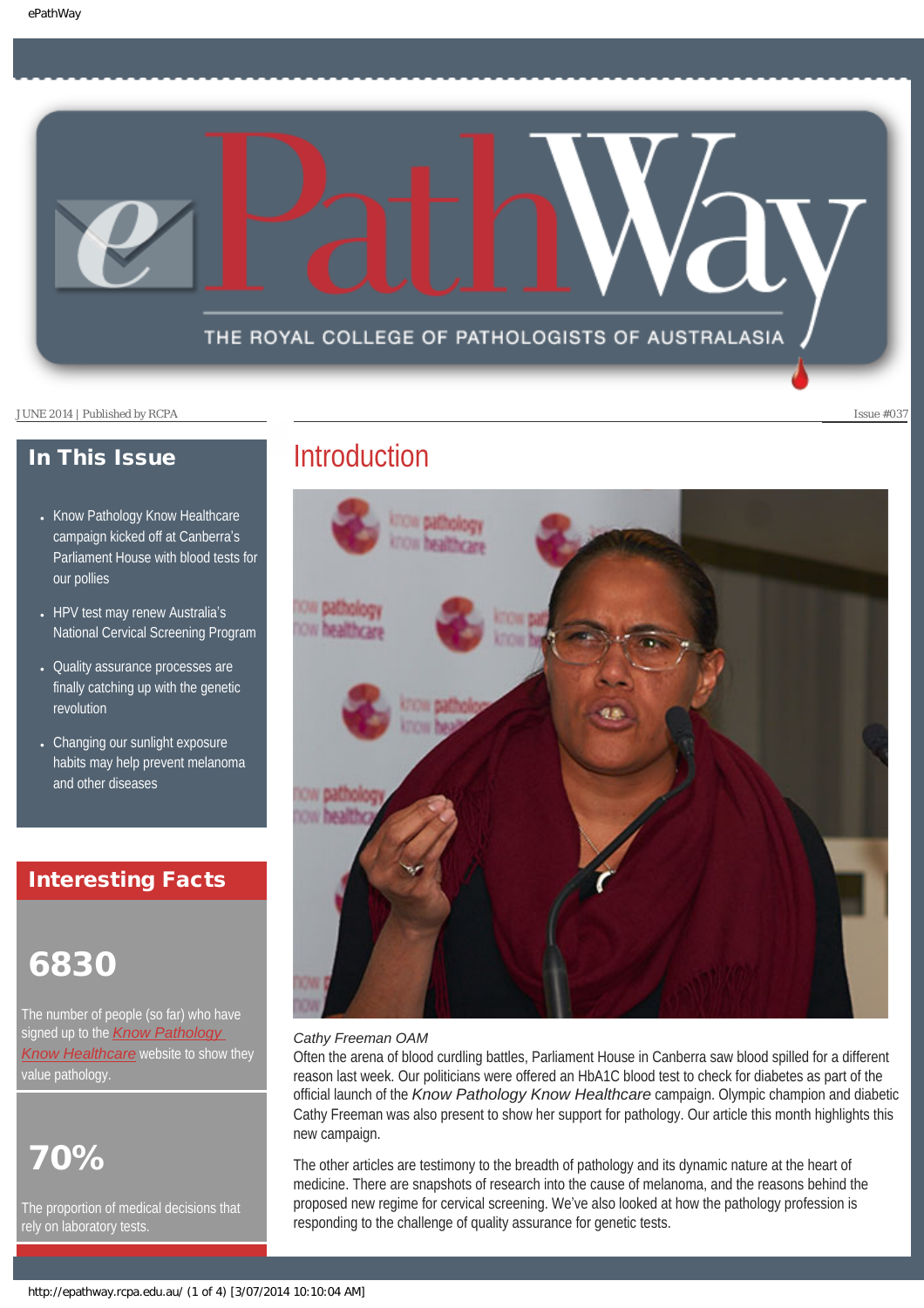# Over 50 million

The number of pathology tests performed in Australia last year.

<span id="page-1-0"></span>*Source: Know Pathology Know Healthcare website*

## Important Message



## Suggest to a friend

Know someone who might be interested in this website? Why not [suggest the website](mailto:?Subject=I%20think%20you%20should%20read%20this%20Newsletter=
http://epathway.rcpa.edu.au/index.html) to them.

## Previous Editions

Did you miss something from last month? You can view our [previous editions](#page-5-0) at any time.

## Subscribe Now!

Subscription is easy! Simply fill in our [subscription form](#page-7-0).

## Links

[RCPA Manual](http://rcpamanual.edu.au/)

<span id="page-1-1"></span>[LabTest Online](http://www.labtestsonline.org.au/)

Don't forget to check our [Facebook](https://www.facebook.com/TheRoyalCollegeOfPathologistsOfAustralasia) page regularly and keep up-to-date with what's happening in pathology by following our CEO Dr Debra Graves (@DebraJGraves) or the College (@PathologyRCPA) on Twitter.

While you're online, check out the *Know Pathology Know Healthcare* [Facebook](https://www.facebook.com/KnowPathology) page as well.

# Know Pathology Know Healthcare campaign kicked off at Canberra's Parliament House with blood tests for our pollies



## *Dr Graham Jones*

Pathology Awareness Australia kicked off their *Know Pathology Know Healthcare* campaign on June 16 by offering HbA1c blood tests to parliamentarians at Canberra's Parliament House. Just a single HbA1c test can confirm the diagnosis of diabetes and is one example of the value pathology brings to the health care table for thousands of people every day. Former Australian of the Year and Olympic Champion Cathy Freeman OAM attended the launch to discuss the personal value of pathology in managing her diabetes.

[read more »](#page-8-0)

# HPV test may renew Australia's National Cervical Screening Program

A cervical screening test that detects human papillomavirus (HPV) $[1]$  infection may replace the

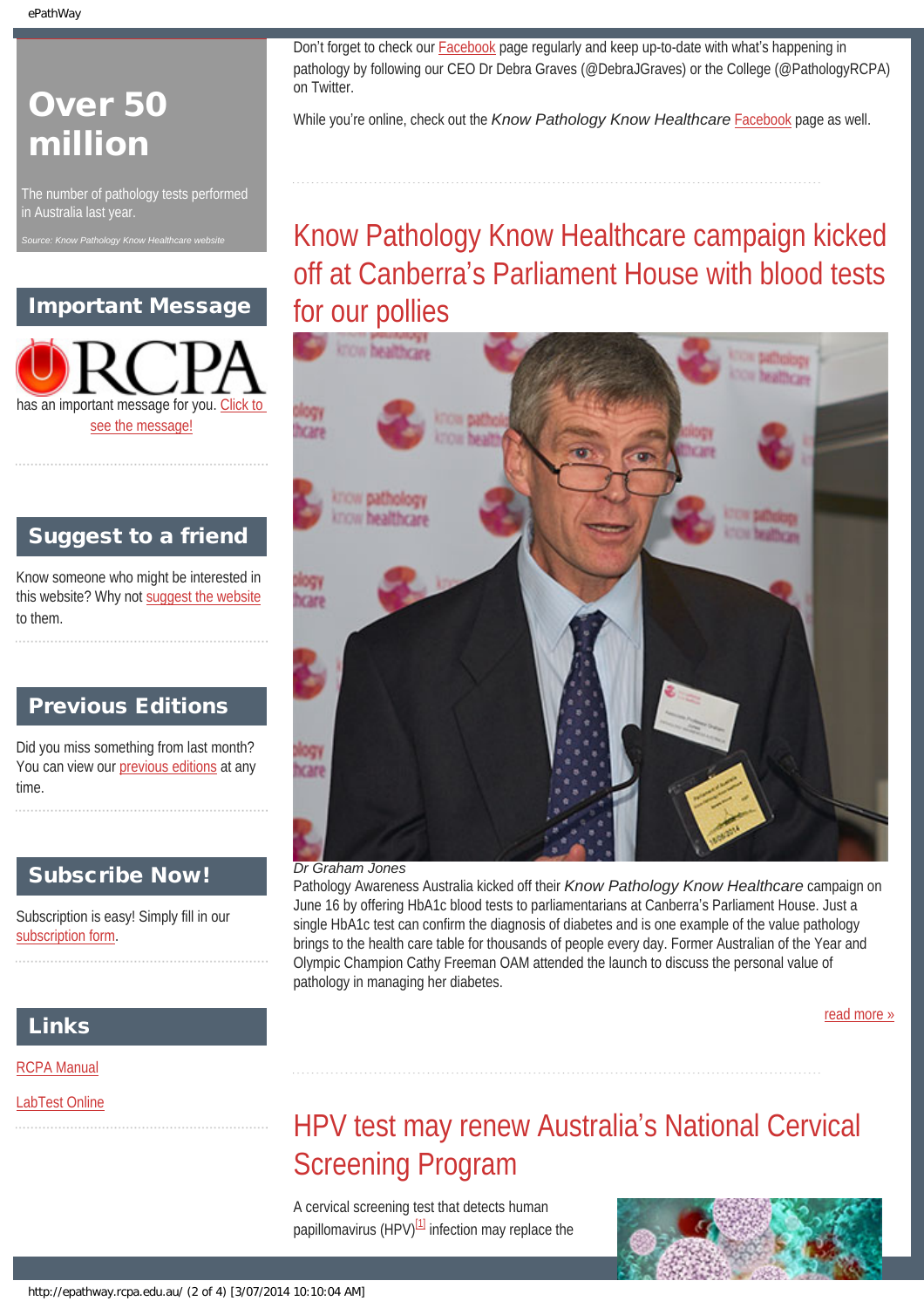current Pap smear $^{[2]}$  $^{[2]}$  $^{[2]}$  test as part of Australia's National Cervical Screening Program (NCSP). The HPV test, along with other proposed changes, is part of a Renewal strategy based on the best available evidence about the early detection of cervical cancer.



[read more »](#page-10-0)

# <span id="page-2-0"></span>Quality assurance processes are finally catching up with the genetic revolution

The genetic revolution didn't walk into town. It *Melody Caramins* galloped. Keeping pace with the changes it brought to medicine presented new challenges, including meaningful quality assurance  $(QA)^{[1]}$  $(QA)^{[1]}$  $(QA)^{[1]}$ processes.

"When next generation sequencing  $(NGS)^{[2]}$  $(NGS)^{[2]}$  $(NGS)^{[2]}$ arrived about six years ago, platforms and technologies changed so rapidly we couldn't validate the processes at the same pace," explains Dr Melody Caramins, Chair of the Royal College of Pathologists of Australasia (RCPA) Genetics Advisory Committee. "The situation is starting to stabilise now because the changes are not as rapid."



[read more »](#page-12-0)

# <span id="page-2-1"></span>Changing our sunlight exposure habits may help prevent melanoma and other diseases

Humans have a love-hate relationship with the sun. We've worshipped it, written about it and celebrated it. Without it there would be no life on earth, yet it's one of the most constant and significant environmental carcinogens we are exposed to. And we still don't know how much sunlight is enough to harness its benefits and avoid its risks; but we're getting closer to solving this puzzle.

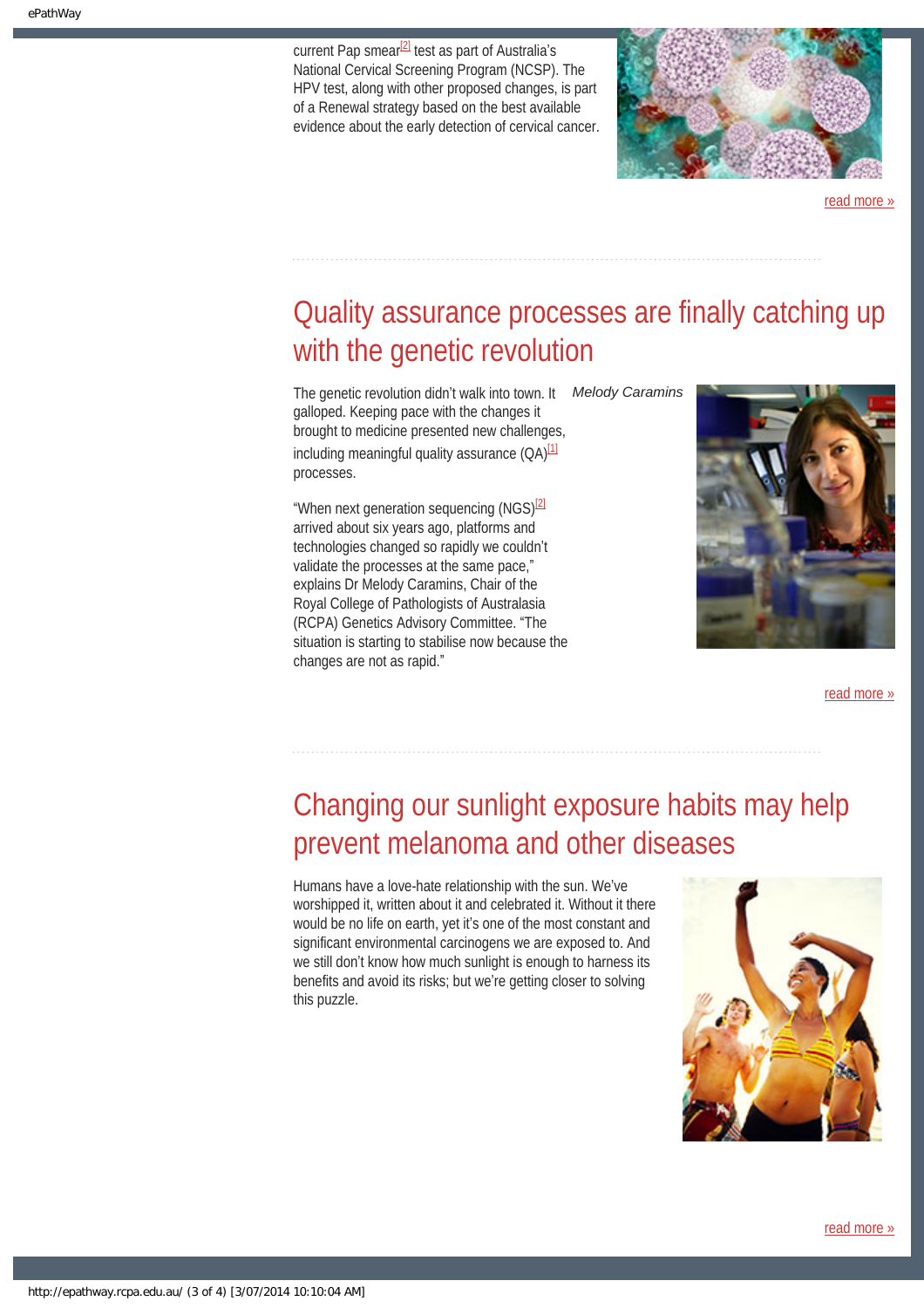## Copyright © 2014 The Royal College of Pathologists of Australasia

RCPA - Durham Hall - 207 Albion St Surry Hills NSW 2010 AUSTRALIA | (+61) 2 8356 5858 | [www.rcpa.edu.au](http://www.rcpa.edu.au/)

[Privacy Policy](http://www.rcpa.edu.au/Content-Library/Privacy.aspx) | [Legal](http://www.rcpa.edu.au/Legal.aspx) | Disclaimer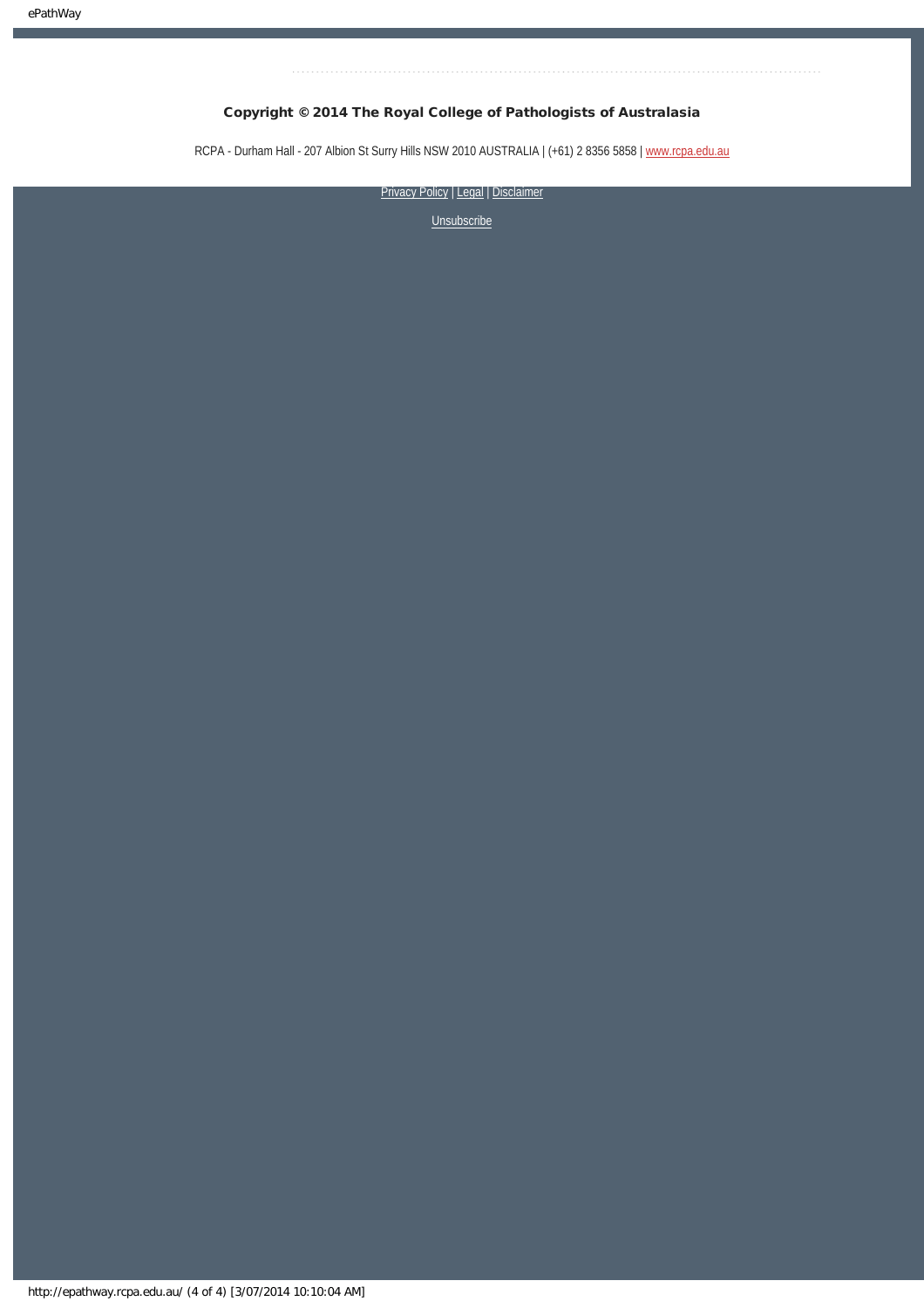<span id="page-4-0"></span>

Published by RCPA

# RCPA Message



Pathology gives life's most important answers.

[« Back to Latest Issue](http://epathway.rcpa.edu.au/index.html)

## Copyright © 2013 The Royal College of Pathologists of Australasia

RCPA - Durham Hall - 207 Albion St Surry Hills NSW 2010 AUSTRALIA | (+61) 2 8356 5858 | [www.rcpa.edu.au](http://www.rcpa.edu.au/)

[Privacy Policy](http://www.rcpa.edu.au/Content-Library/Privacy.aspx) | [Legal](http://www.rcpa.edu.au/Legal.aspx) | Disclaimer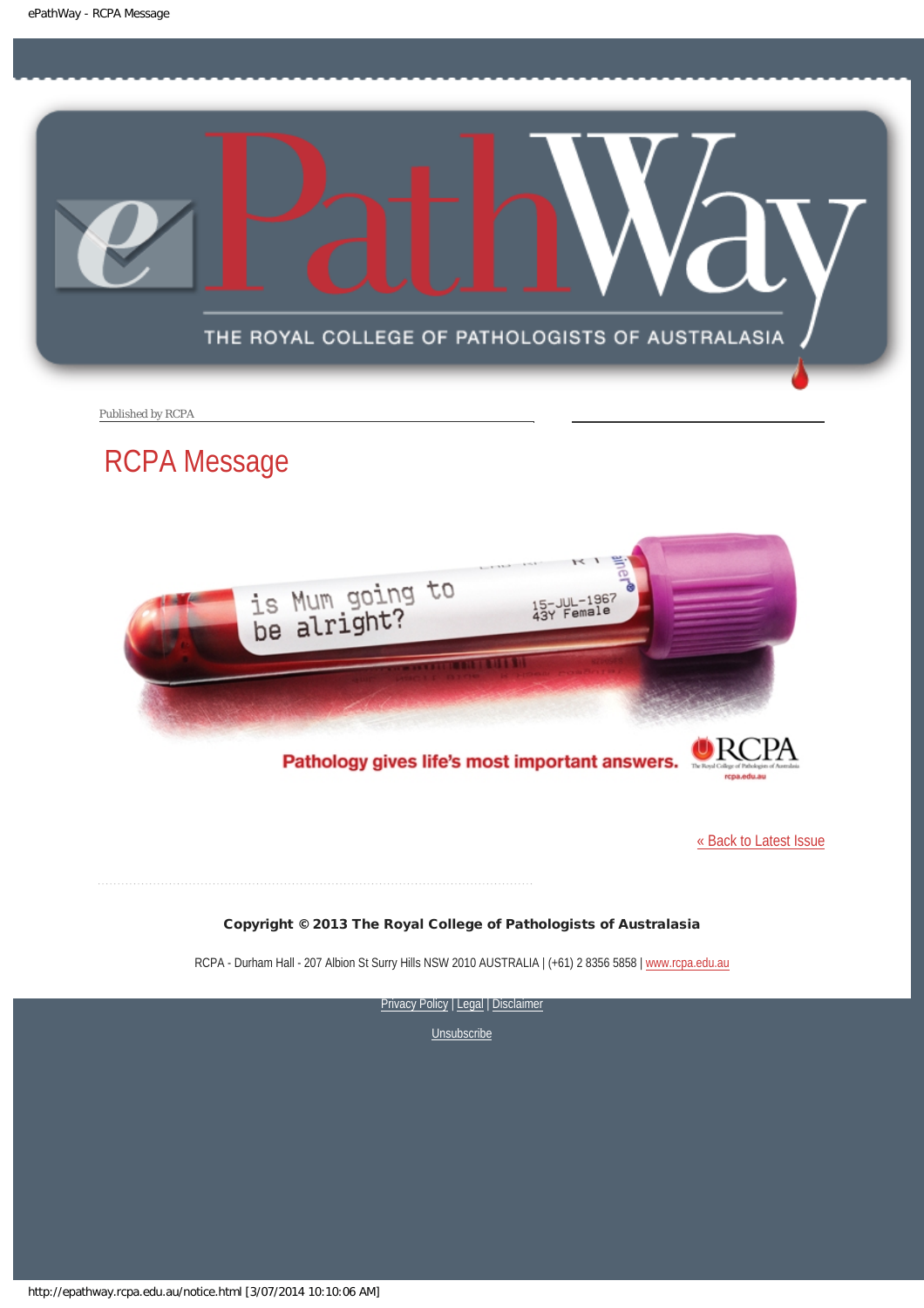<span id="page-5-0"></span>

Published by RCPA

## Previous Editions



## **IN THIS ISSUE**

- Whooping cough vaccine still protective against severe disease
- Saving lives through early detection is the message for Bowel Cancer Awareness Month
- 

## Introduction

Whooping cough (pertussis) is back in the headlines due to concerns the vaccine is losing its effectiveness. We've asked Professor Lyn Gilbert, microbiologist and former Director of Laboratory Services at the Centre for Infectious Diseases and Microbiology in Sydney, to clarify what is happening and why.

It's also Bowel Cancer Awareness Month in June. We've lent our support to this important initiative from Bowel Cancer Australia and looked at the reasons why bowel cancer screening is important.

Last month heralded another step towards personalised medicine with

## 2014

[033 - February 2014](http://epathway.rcpa.edu.au/previous/033_0214.pdf)

[034 - March 2014](http://epathway.rcpa.edu.au/previous/034_0314.pdf)

[035 - April 2014](http://epathway.rcpa.edu.au/previous/035_0414.pdf)

[036 - May 2014](http://epathway.rcpa.edu.au/previous/036_0414.pdf)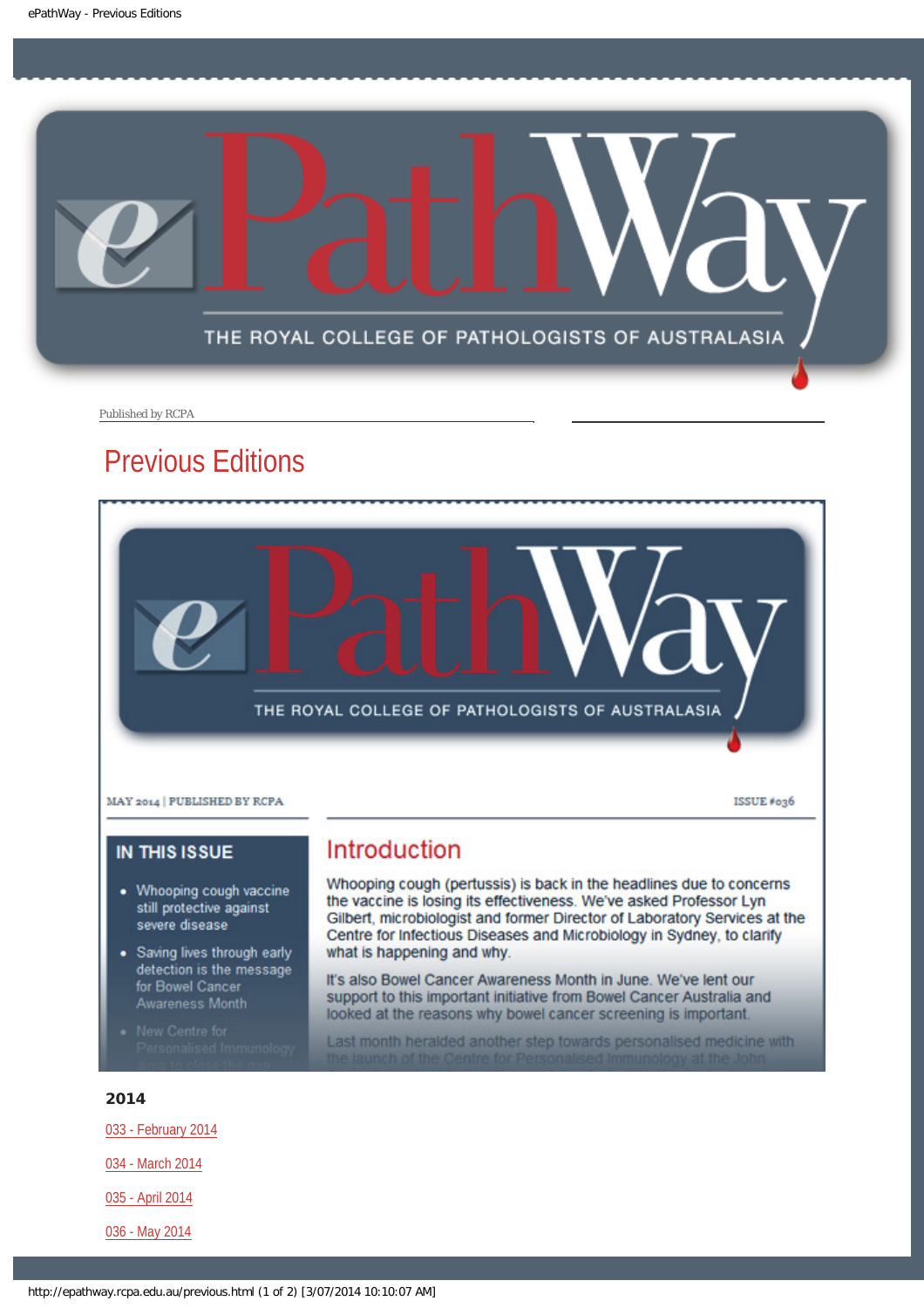## 2013

| 022 - February 2013     | 023 - March 2013        | 024 - April 2013     |
|-------------------------|-------------------------|----------------------|
| 025 - May 2013          | 026 - June 2013         | 027 - July 2013      |
| 028 - August 2013       | 029 - September 2013    | 030 - October 2013   |
| 031 - November 2013     | 032 - Dec 2013/Jan 2014 |                      |
| 2012                    |                         |                      |
| 010 - Dec 2011/Jan 2012 | 011 - February 2012     | 012 - March 2012     |
| 013 - April 2012        | 014 - May 2012          | 015 - June 2012      |
| 016 - July 2012         | 017 - August 2012       | 018 - September 2012 |
| 019 - October 2012      | 020 - November 2012     | 021 - December 2012  |
| 2011                    |                         |                      |
| 001 - March 2011        | 002 - April 2011        | 003 - May 2011       |
| 004 - June 2011         | 005 - July 2011         | 006 - August 2011    |
| 007 - September 2011    | 008 - October 2011      | 009 - November 2011  |

[« Back to Home Page](http://epathway.rcpa.edu.au/index.html)

## Copyright © 2014 The Royal College of Pathologists of Australasia

RCPA - Durham Hall - 207 Albion St Surry Hills NSW 2010 AUSTRALIA | (+61) 2 8356 5858 | [www.rcpa.edu.au](http://www.rcpa.edu.au/)

[Privacy Policy](http://www.rcpa.edu.au/Content-Library/Privacy.aspx) | [Legal](http://www.rcpa.edu.au/Legal.aspx) | Disclaimer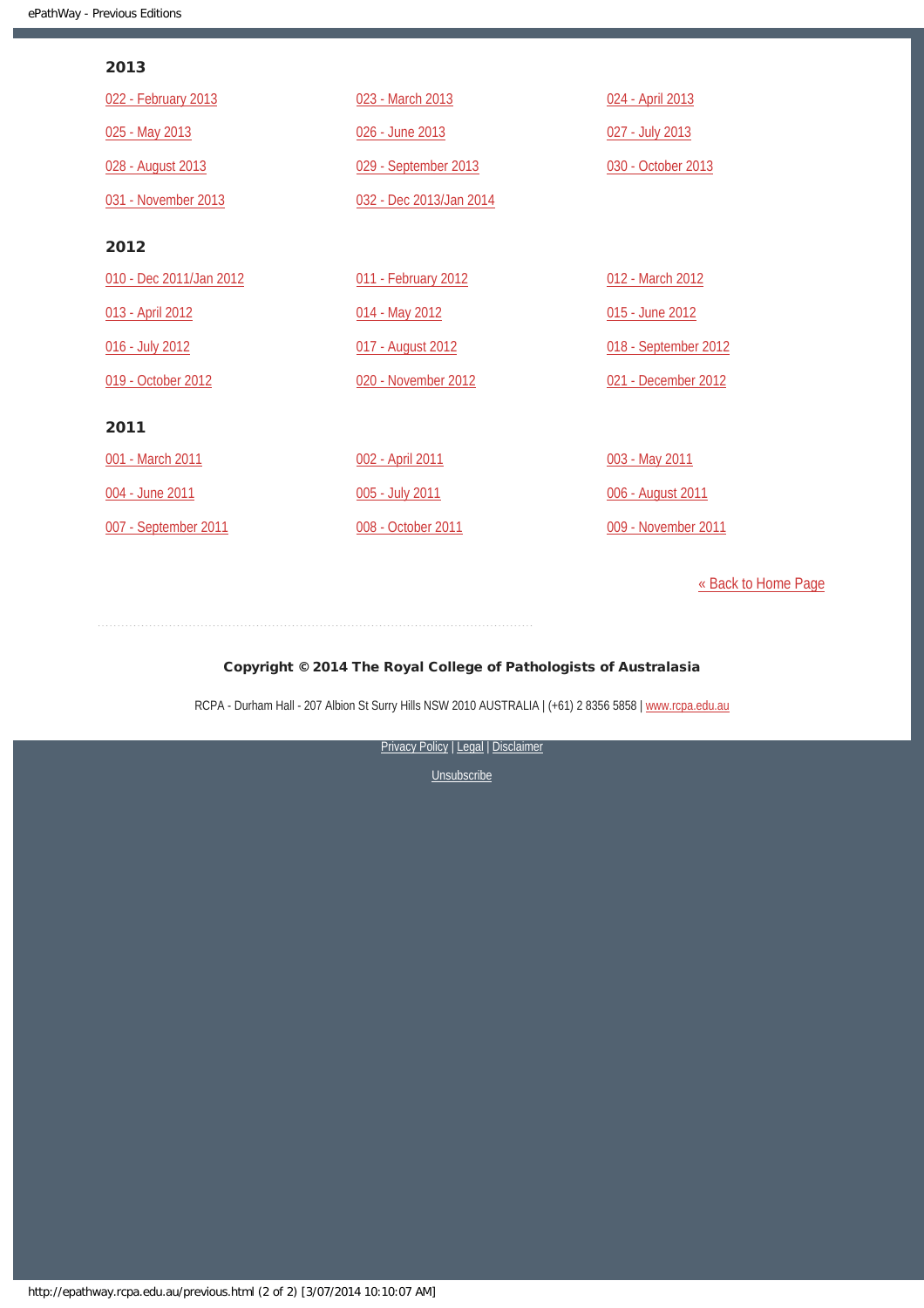<span id="page-7-0"></span>

Published by RCPA

# Subscription Form

| Full Name:     |                |
|----------------|----------------|
| Email address: |                |
|                | $C1$ the cribe |

# Unsubscription Form Subscribe<br>
Unsubscription Form<br>
Email address:<br>
Unsubscribe<br>
Copyright © 2013 The Roy<br>
RCPA - Durham Hall - 207 Albion SI Surry Hi<br>
Private<br>
Nttp://epathway.rcpa.edu.au/subscription.html [3/07/2014 10:10:08 AM]<br>
http://epa

Email address:

[« Back to Home Page](http://epathway.rcpa.edu.au/index.html)

Copyright © 2013 The Royal College of Pathologists of Australasia

RCPA - Durham Hall - 207 Albion St Surry Hills NSW 2010 AUSTRALIA | (+61) 2 8356 5858 | [www.rcpa.edu.au](http://www.rcpa.edu.au/)

**[Privacy Policy](http://www.rcpa.edu.au/Content-Library/Privacy.aspx) | [Legal](http://www.rcpa.edu.au/Legal.aspx) | Disclaimer**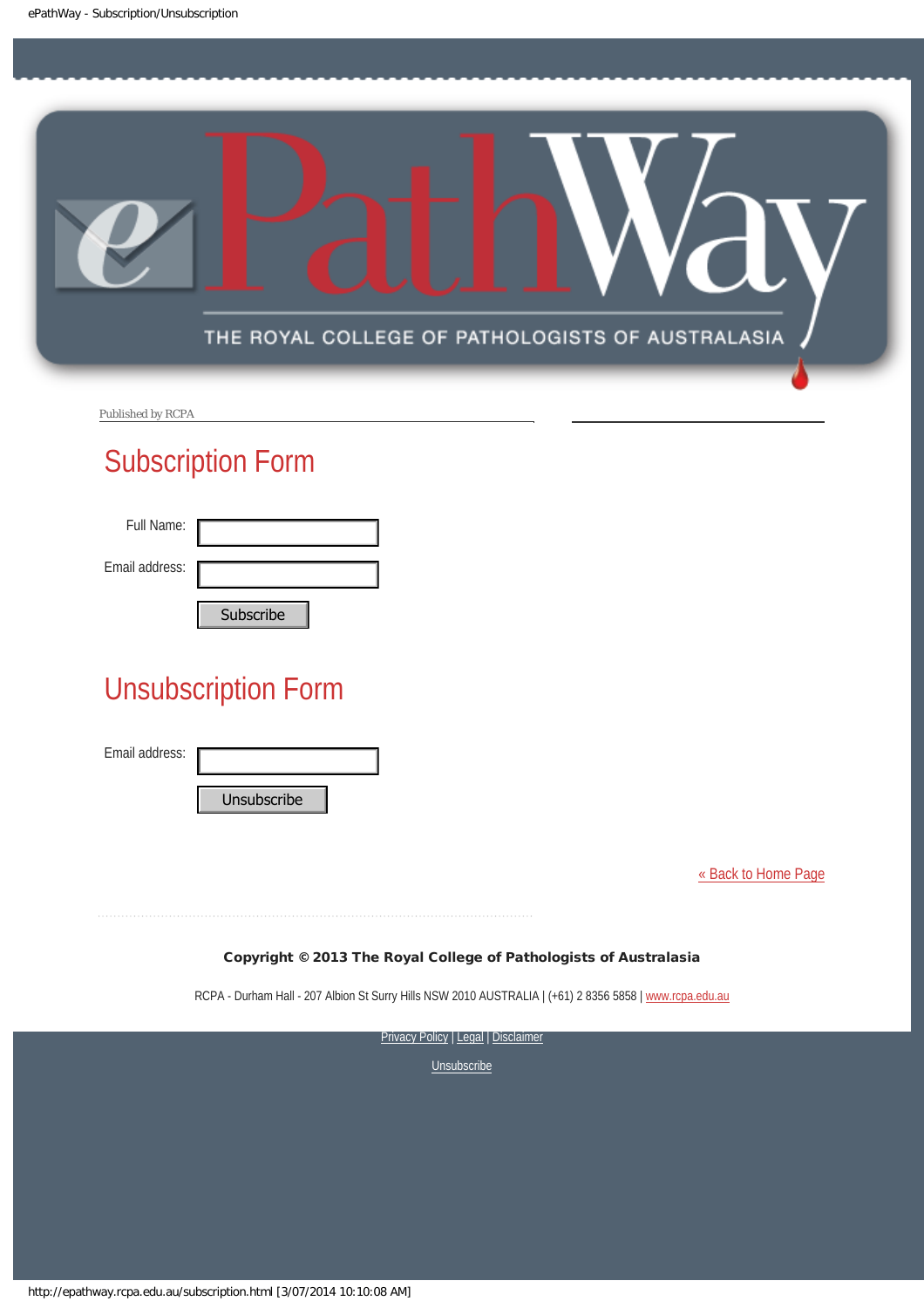<span id="page-8-0"></span>

# Know Pathology Know Healthcare campaign kicked off at Canberra's Parliament House with blood tests for our pollies



*(l-r) Scott Jansson, Neville Moller, John Crothers, James Bateman*

Pathology Awareness Australia kicked off their *Know Pathology Know Healthcare* campaign on June 16 by offering HbA1c blood tests to parliamentarians at Canberra's Parliament House. Just a single HbA1c test can confirm the diagnosis of diabetes and is one example of the value pathology brings to the health care table for thousands of people every day. Former Australian of the Year and Olympic Champion Cathy Freeman OAM attended the launch to discuss the personal value of pathology in managing her diabetes.

"I, like most Australians, rely heavily on Australian pathology," explains Ms Freeman. "I feel so happy to know that when I do go and get my blood checked to better manage my Type 2 diabetes that my blood is in safe hands and that essentially my future health is in safe hands."

Dr Debra Graves, CEO of the Royal College of Pathologists of Australasia (RCPA), says the *Know Pathology Know Healthcare* campaign is an exciting initiative that has been 18 months in the planning.

"It's also a world first in terms of the range of health care providers from both the public and private sectors who have come on board to support pathology," explains Dr Graves.

Chair of Pathology Awareness Australia, Mr John Crothers, says pathology is the engine room of medicine.

"Like most engine rooms pathology is hidden from view yet nothing moves forward without it," explains Mr Crothers. "The general public see the tube of blood or the urine specimen, but don't really know what happens to it between the test and the report."

The pathology profession employs over 25,000 people including pathology specimen collectors, scientists and specialist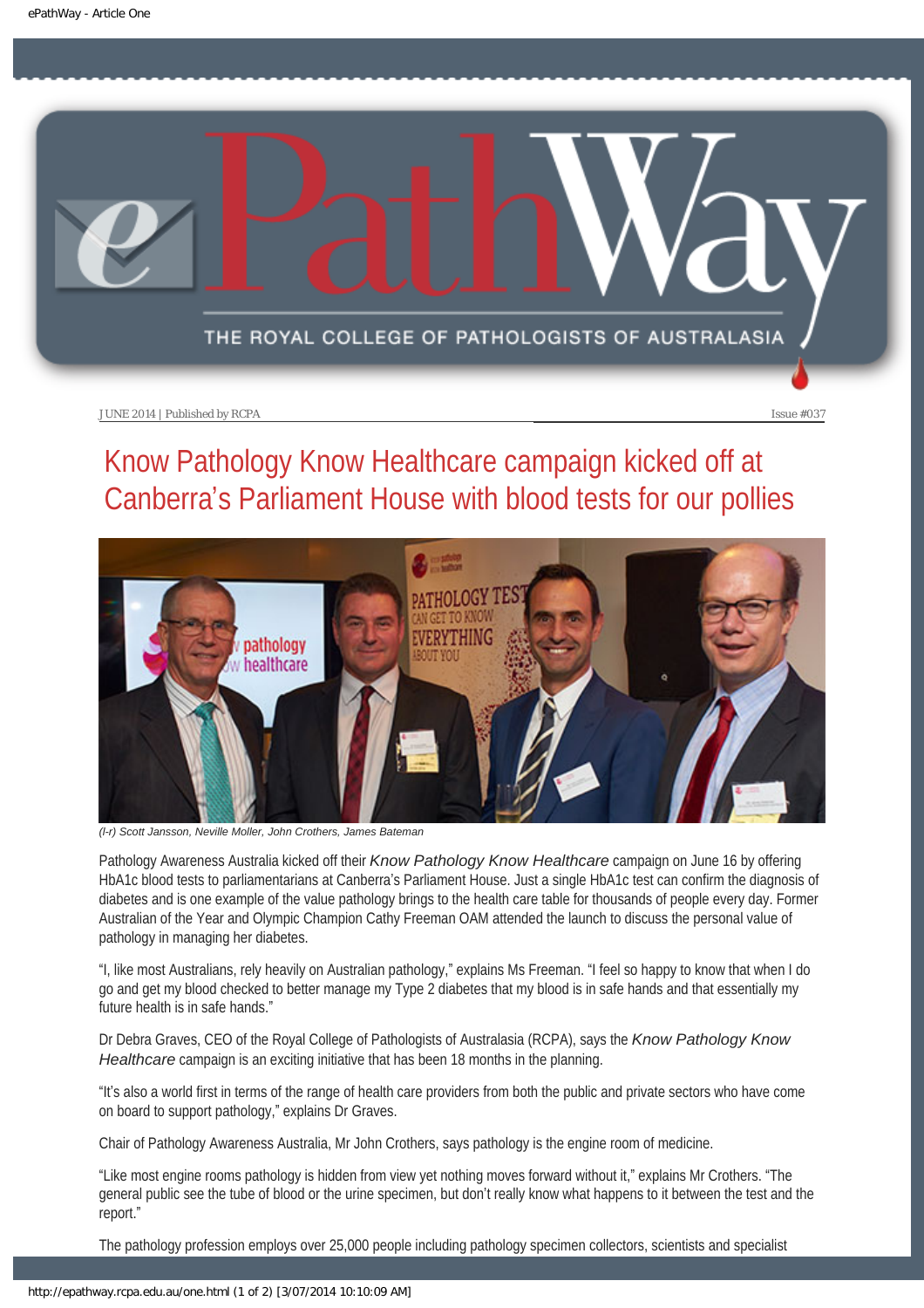pathologists who have a minimum of 13 years of medical training. This profession diagnoses 280 Australians with diabetes every day, and is then an integral part of monitoring their diabetes to avoid complications such as blindness, kidney disease and circulatory problems that can lead to gangrene or amputation. And that's the value their expertise gives to patients with one disease.

Seventy percent of medical treatment decisions and 100% of cancer diagnoses rely on pathology services, which are delivered to all Australians for less than three percent of the health care budget. To borrow the current 'budget terminology', the pathology profession is made up of 'lifters' who punch above their weight.

"Now that we've launched the *Know Pathology Know Healthcare* campaign we will keep it going through the website, Facebook page and collection centres," says Dr Graves.

More than 10,000 people have already signed up to show they value pathology on the Know Pathology Know Healthcare website and Facebook page, although Mr Crothers is aiming for 1,000,000 supporters.

"About 12,000,000 Australians have a pathology collection every year, and more than 50,000,000 tests, so that number of supporters is definitely achievable," he says.

You can sign up to support the *Know Pathology Know Healthcare* campaign through the campaign's [Facebook](https://www.facebook.com/KnowPathology) page, [website](http://knowpathology.com.au/) or at a pathology collection centre.

[« Back to Home Page](http://epathway.rcpa.edu.au/index.html)

#### Copyright © 2014 The Royal College of Pathologists of Australasia

RCPA - Durham Hall - 207 Albion St Surry Hills NSW 2010 AUSTRALIA | (+61) 2 8356 5858 | [www.rcpa.edu.au](http://www.rcpa.edu.au/)

[Privacy Policy](http://www.rcpa.edu.au/Content-Library/Privacy.aspx) | [Legal](http://www.rcpa.edu.au/Legal.aspx) | Disclaimer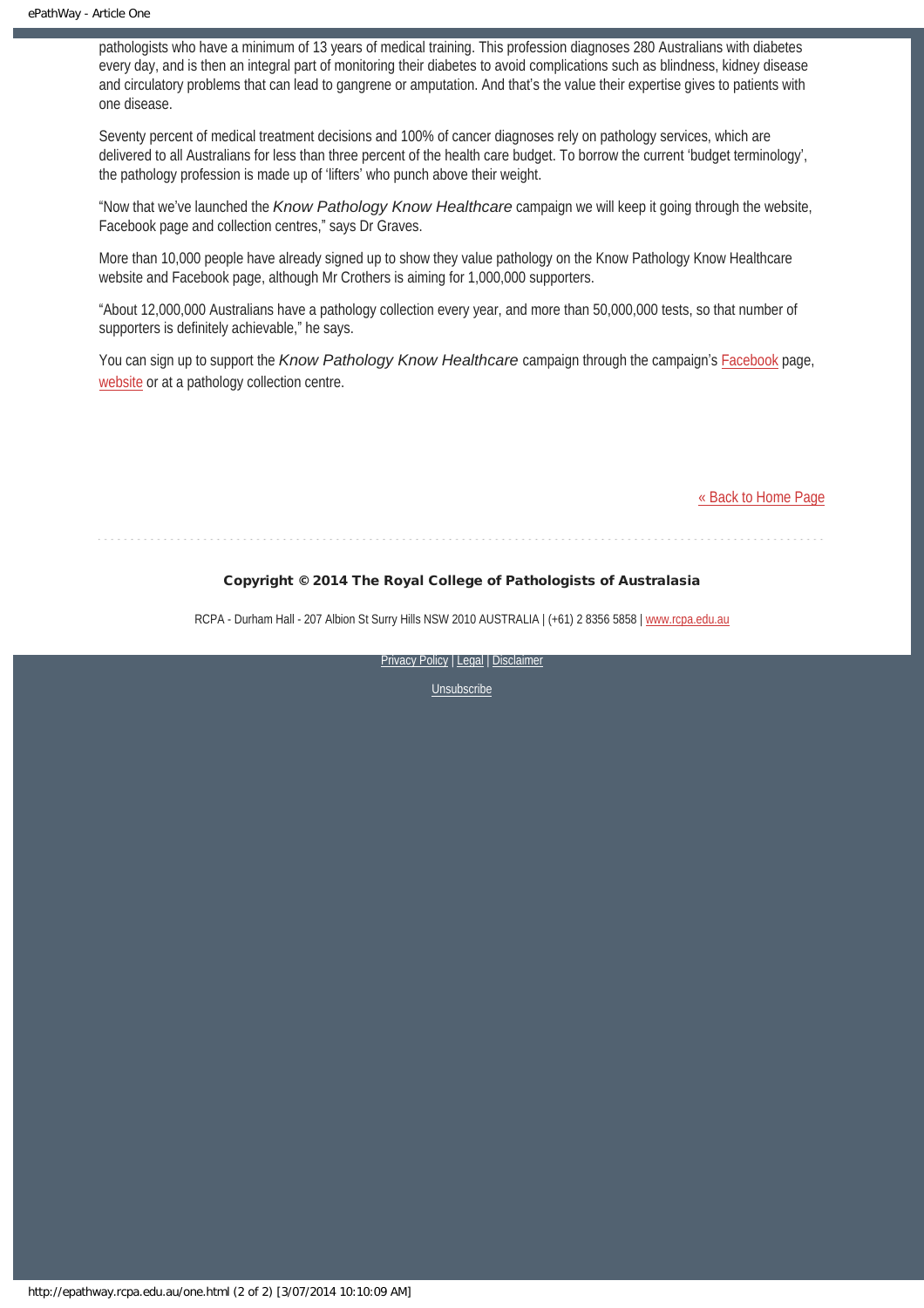<span id="page-10-0"></span>

# HPV test may renew Australia's National Cervical Screening Program



<span id="page-10-1"></span>A cervical screening test that detects human papillomavirus (HPV)<sup>[\[1\]](#page-11-0)</sup> infection may replace the current Pap smear<sup>[\[2\]](#page-11-1)</sup> test as part of Australia's National Cervical Screening Program (NCSP). The HPV test, along with other proposed changes, is part of a Renewal strategy based on the best available evidence about the early detection of cervical cancer.

The NCSP Renewal commenced in November 2011 in response to new evidence about the optimal screening age range and interval for cervical cancer, new technologies available and the introduction of the HPV vaccine. HPV infection is the main risk factor in developing cervical cancer.

"The recommended changes to the National Cervical Screening Program have been approved by the Medical Services Advisory Committee (MSAC) and by the pathology profession," says Dr David Papadimos, Chair of the Royal College of Pathologists of Australasia (RCPA) Cytopathology Advisory Committee. "If they are approved by the Federal Health Minister there will be significant changes to the current screening program."

The potential changes include:

- a HPV test every 5 years instead of the current second yearly Pap smear test
- cervical screening to start at 25 years of age instead of between the ages of 18 and 20 years, or one or two years after first having sexual intercourse, for the first Pap smear test
- an exit HPV test between 70 and 74 years of age instead of the last Pap smear at the age of 70 years for women who have had two normal Pap smears within the last five years.

"The HPV test will still be collected from the patient in the same way as the current Pap smear, but it will be analysed at the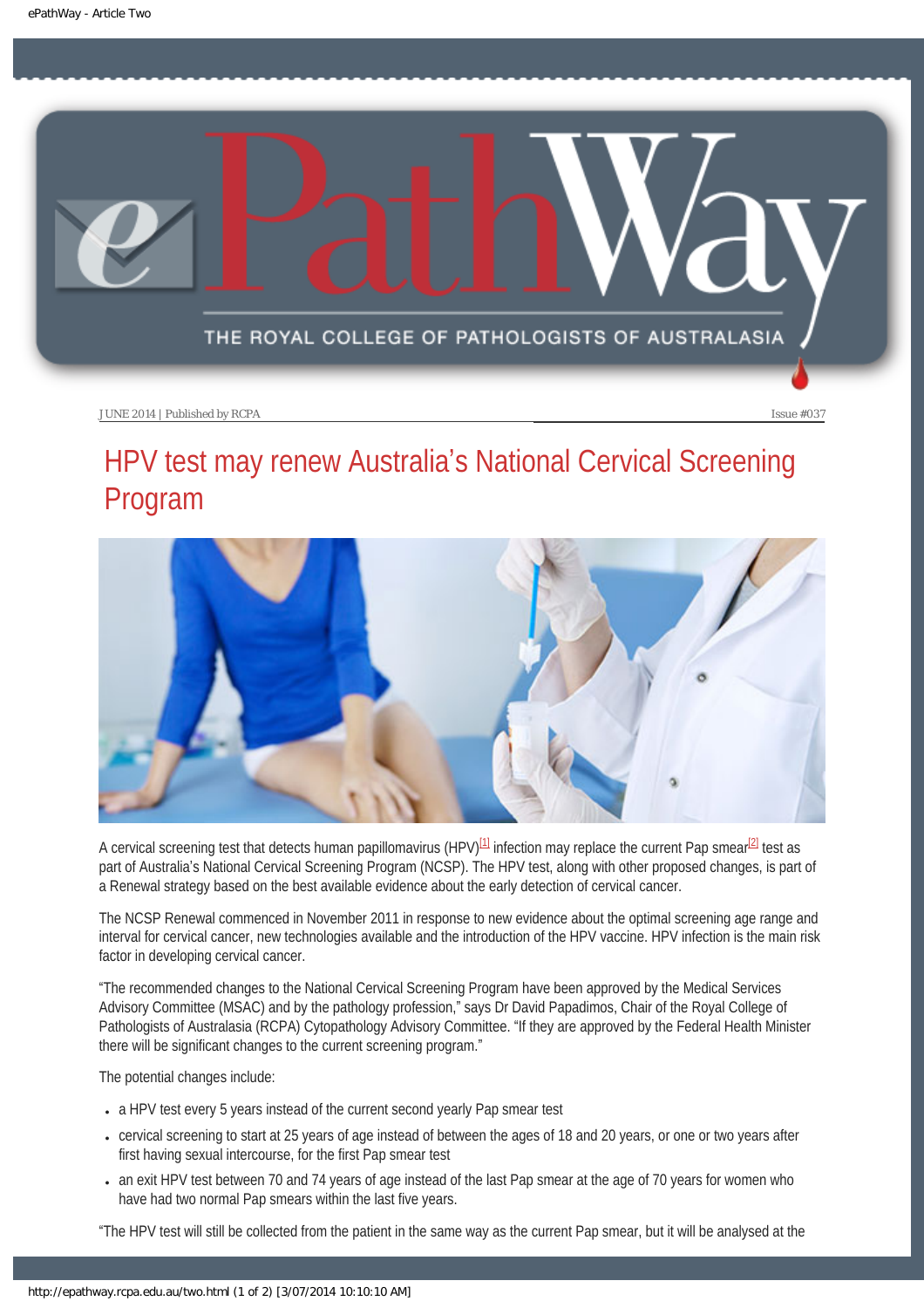pathology laboratory using a different test," explains Dr Papadimos. "If the HPV test is positive then a reflex cytology test, where a cytologist examines the cervical cells under a microscope in the same way as a Pap smear test, will follow."

Dr Papadimos says there is also provision in the proposed program for groups who are currently under screened for a variety of reasons, such as cultural sensitivities or poor access to health care facilities, to self-collect their sample.

"Women will have the option of taking a swab of their vagina if they have objections or barriers to the normal collection method," he says. "This is not the ideal collection method, but it can mean women who currently fall through the cracks can still be screened because the HPV test is sensitive enough to pick up evidence of an HPV infection from this type of sample."

The proposed program will not only affect patients. There are significant implications for pathology laboratories across Australia as well.

"Pathology laboratories will need to manage changes such as accommodating the different testing method and developing quality assurance standards for this test," explains Dr Papadimos. "There are also changes to reporting results and staffing in laboratories to consider."

Dr Papadimos says about 2 million Pap smears are collected annually in Australia. This will be reduced to around 400,000 HPV tests under the proposed program which has implications for the number of cytologists currently working in laboratories across Australia.

The proposed NCSP changes are still recommendations to the Australian Government, and until they are approved, and details of how to implement the proposed new program are worked out, it's business as usual under the existing program.

"There is no set date for implementing the proposed program even though it is aiming for a 2016 start," explains Dr Papadimos. "Women should therefore continue with their second yearly Pap smears until they are notified that the change has happened."

<span id="page-11-0"></span>[\[1\]](#page-10-1) HPV and cervical cancer is covered in [April 2011](http://epathway.rcpa.edu.au/previous/002_0411.pdf) edition of ePathWay

<span id="page-11-1"></span>[\[2\]](#page-10-1) Pap smears is covered in [October 2011](http://epathway.rcpa.edu.au/previous/008_1011.pdf) edition of ePathWay

[« Back to Home Page](http://epathway.rcpa.edu.au/index.html)

#### Copyright © 2014 The Royal College of Pathologists of Australasia

RCPA - Durham Hall - 207 Albion St Surry Hills NSW 2010 AUSTRALIA | (+61) 2 8356 5858 | [www.rcpa.edu.au](http://www.rcpa.edu.au/)

[Privacy Policy](http://www.rcpa.edu.au/Content-Library/Privacy.aspx) | [Legal](http://www.rcpa.edu.au/Legal.aspx) | Disclaimer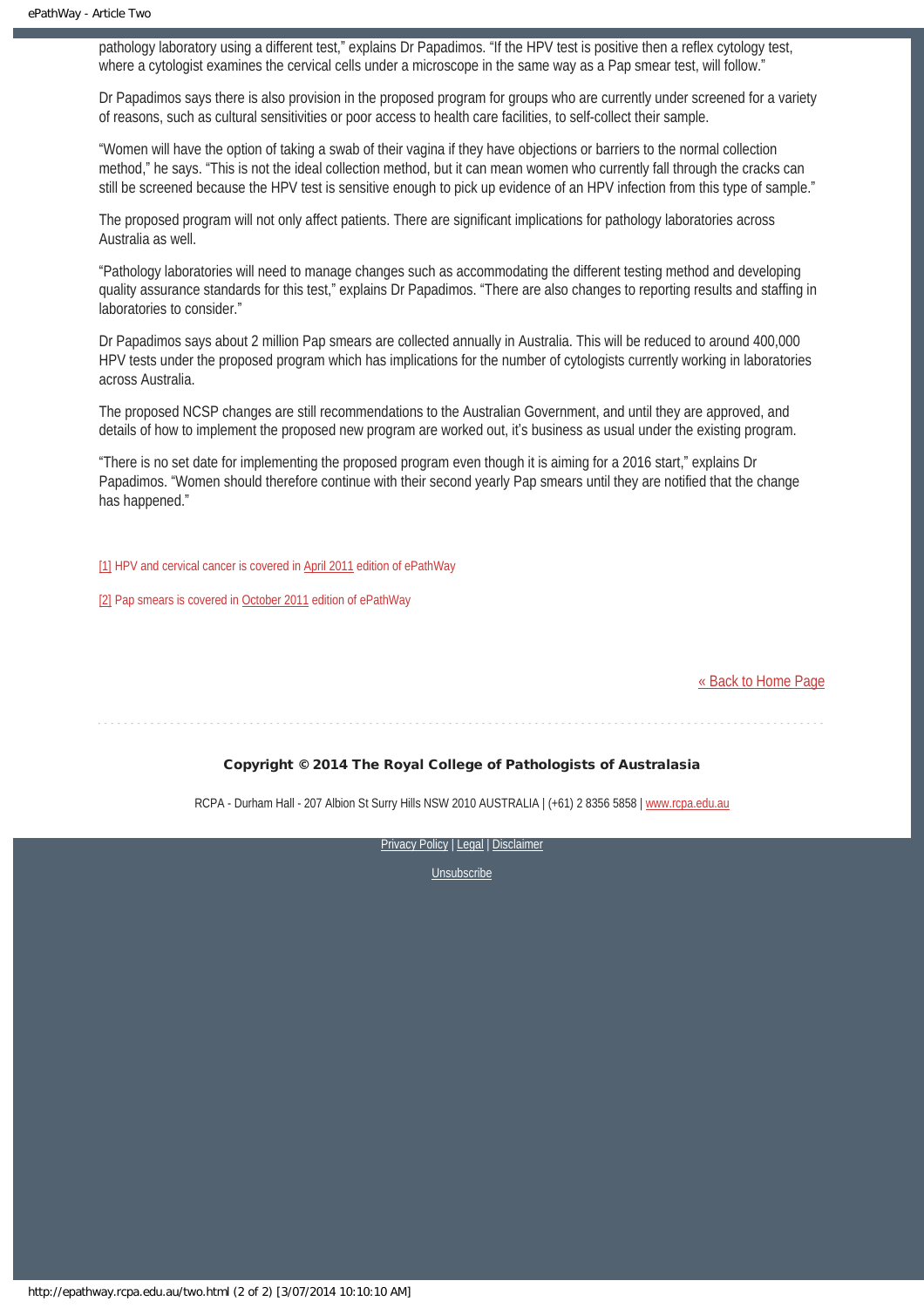<span id="page-12-0"></span>

# Quality assurance processes are finally catching up with the genetic revolution



The genetic revolution didn't walk into town. It galloped. Keeping pace with the changes it brought to medicine presented new challenges, including meaningful quality assurance  $(QA)^{[1]}$  processes.

<span id="page-12-2"></span><span id="page-12-1"></span>"When next generation sequencing (NGS)<sup>[\[2\]](#page-13-1)</sup> arrived about six years ago, platforms and technologies changed so rapidly we couldn't validate the processes at the same pace," explains Dr Melody Caramins, Chair of the Royal College of Pathologists of Australasia (RCPA) Genetics Advisory Committee. "The situation is starting to stabilise now because the changes are not as rapid."

QA regulatory standards and processes that lead to accreditation through the National Pathology Accreditation Advisory Council (NPAAC) and National Association of Testing Authorities (NATA)/RCPA take about two years. When technology changes rapidly this time frame doesn't work.

"We had to develop a more dynamic and flexible approach to QA so we are using the process of benchmarking and peer review," says Dr Caramins. "This means the pathology laboratories who offer genetic testing are setting standards by national and international peer review, using guidelines developed by the RCPA, while they wait for the regulatory bodies to catch up. There are about six genetic laboratories in Australia and New Zealand that are now NATA/RCPA accredited for the new massively parallel sequencing methodologies."

Dr Cliff Meldrum, Deputy Director of Molecular Medicine at Pathology North - Hunter, has been through these processes. His laboratory offers NGS, but its many different applications have proved challenging when it comes to QA.

"There were no QA programs to follow for NGS when we started validating our tests. We started with the BRCA1 and BRCA2 genes because we had a high throughput of these tests in our laboratory, therefore access to numerous appropriate controls,"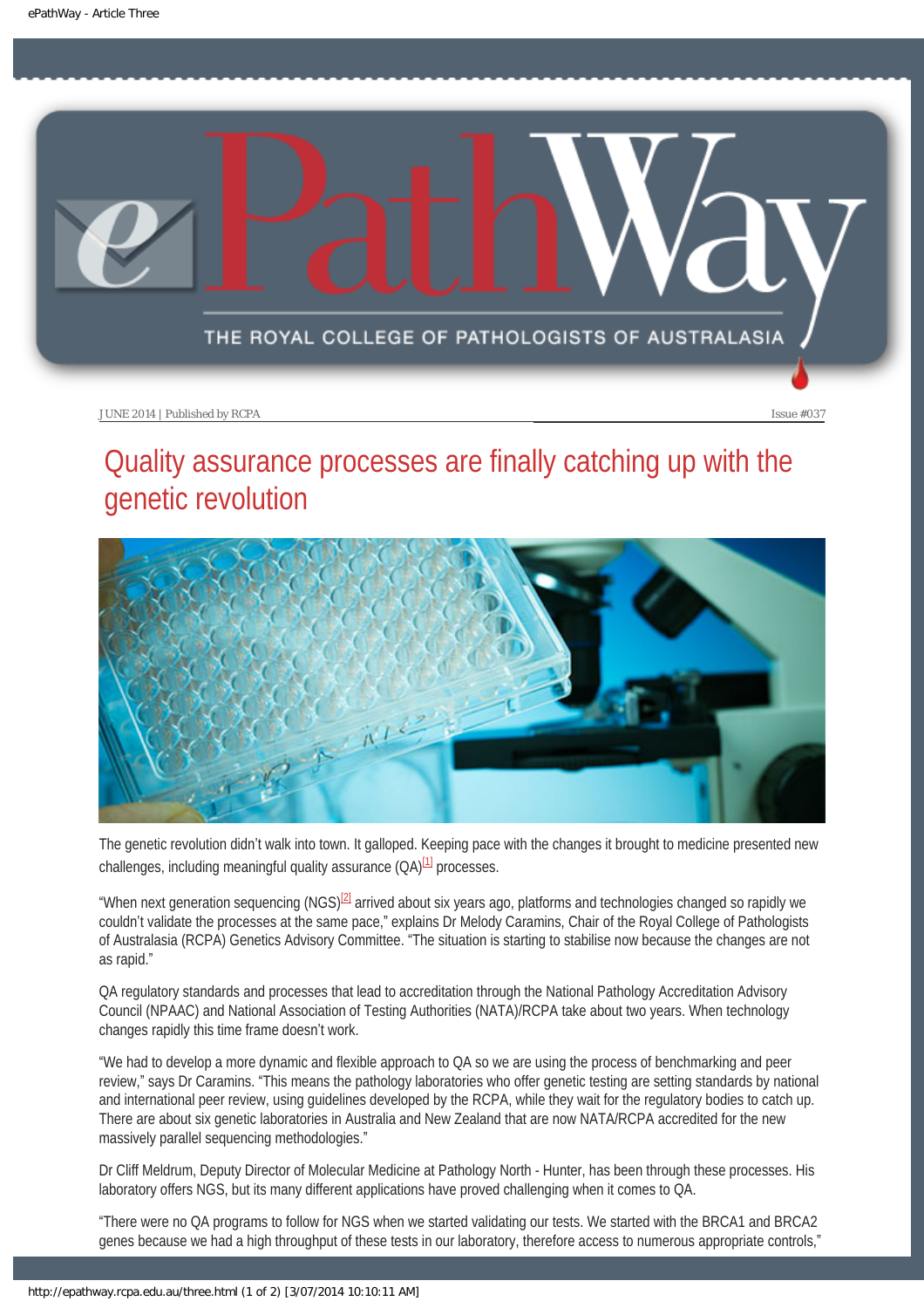he explains.

Dr Meldrum's validation process involved comparing NGS with the older genetic technology used for BRCA1 and BRCA2. He says the results were comparable but NGS was quicker, more efficient and provided greater capacity.

"We found we could process 42 patients at one time instead of just one, and our turn around times for these tests were considerably shorter at less than four weeks compared to three months using the older technology. We completed our validation process using around 400 samples last year, and RCPA/NATA accreditation followed. We are now validating about five more genetic testing panels using a similar approach."

Dr Meldrum says the issues associated with QA for genetics are multifactorial in terms of the number of platforms used, the way the data is handled and interpreted, how it is put into databases and then reported on.

"The interpretation and management of the large data sets generated by genetic testing is also an issue because it involves many different skill sets and reliance on local, national and international data repositories," he says.

The genetic revolution has now slowed from a gallop to a trot, but it's still moving rapidly enough to keep presenting challenges. A framework for accreditation for NGS through NATA/RCPA has been developed and is being used as a starting platform.

"We've used a grass roots approach instead of a top down approach because the rules were being written as we went along," says Dr Caramins. "Proceeding slowly is important for QA because we have to talk to peers here and overseas, and gather input from a wide range of stakeholders both within pathology and from other medical specialists. But, the RCPA is committed to ensuring meaningful QA processes are developed for genetic testing."

<span id="page-13-0"></span>[\[1\]](#page-12-1) Quality assurance is also covered in the [June 2012](http://epathway.rcpa.edu.au/previous/015_0612.pdf) and [August 2012](http://epathway.rcpa.edu.au/previous/017_0812.pdf) editions of ePathWay.

<span id="page-13-1"></span>[\[2\]](#page-12-2) Next generation sequencing is an umbrella term used to describe a number of different modern sequencing technologies.

[« Back to Home Page](http://epathway.rcpa.edu.au/index.html)

#### Copyright © 2014 The Royal College of Pathologists of Australasia

RCPA - Durham Hall - 207 Albion St Surry Hills NSW 2010 AUSTRALIA | (+61) 2 8356 5858 | [www.rcpa.edu.au](http://www.rcpa.edu.au/)

[Privacy Policy](http://www.rcpa.edu.au/Content-Library/Privacy.aspx) | [Legal](http://www.rcpa.edu.au/Legal.aspx) | Disclaimer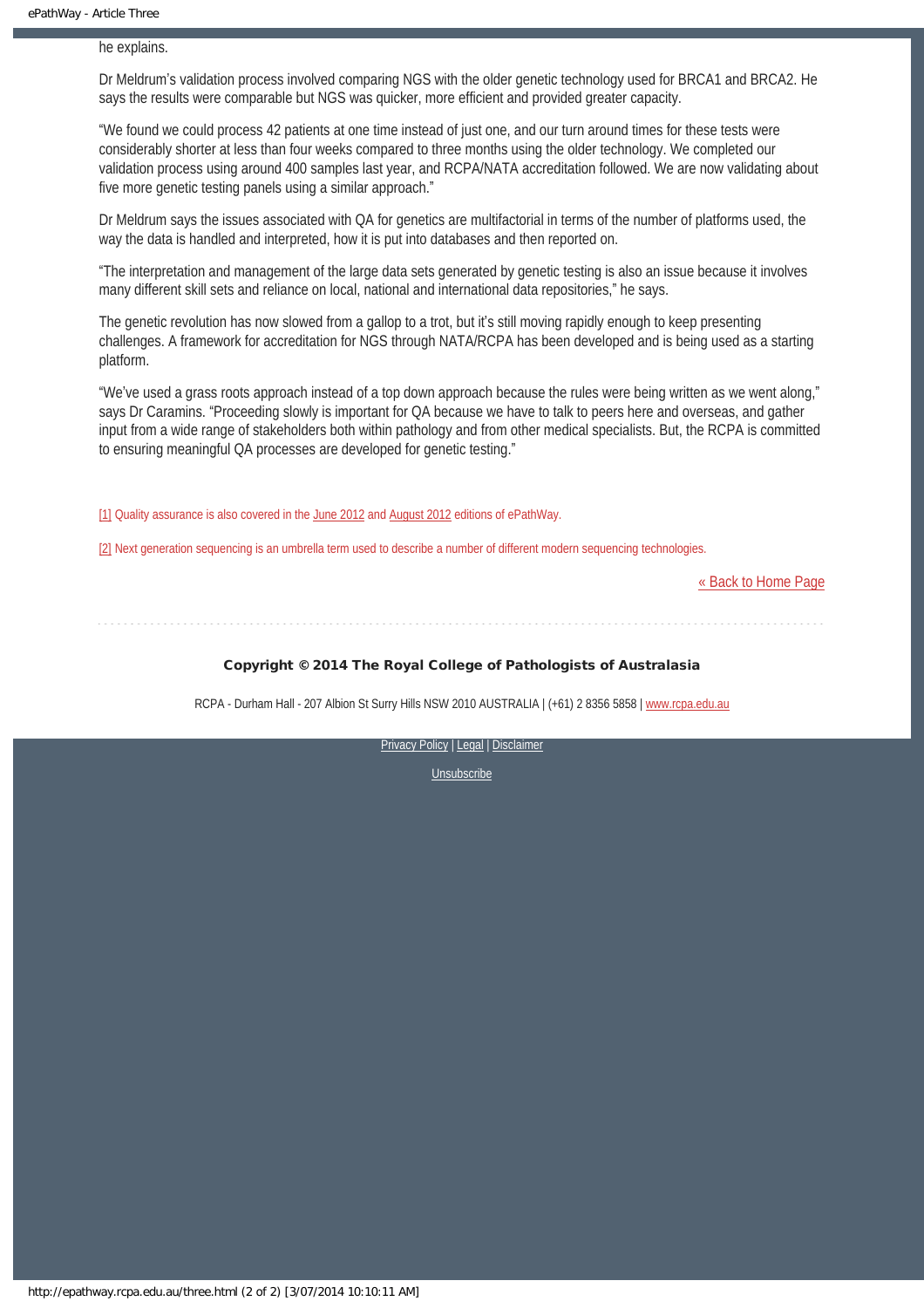<span id="page-14-0"></span>

# Changing our sunlight exposure habits may help prevent melanoma and other diseases



Humans have a love-hate relationship with the sun. We've worshipped it, written about it and celebrated it. Without it there would be no life on earth, yet it's one of the most constant and significant environmental carcinogens we are exposed to. And we still don't know how much sunlight is enough to harness its benefits and avoid its risks; but we're getting closer to solving this puzzle.

Dr Scott Byrne, Senior Lecturer in Immunology at The University of Sydney, and his research team discovered a particular cell in 2005 that might be a missing piece of the puzzle. The cell is called an Ultraviolet (UV) Activated Regulatory B cell (or  $UV-B<sub>Re0</sub>$ ) and is activated in the lymph nodes that drain our skin in response to UV radiation from the sun. This discovery could have major implications for understanding how melanomas and other UV-related diseases develop.

"Ultraviolet radiation suppresses our cancer-fighting immune system and allows cells to grow and metastasise, which often happens in melanoma. The dose of UV radiation needed to cause DNA damage and immune suppression is actually lower than the dose required to cause sunburn," he explains.

"Activating immuno-regulatory pathways may explain how UV radiation not only causes skin cancer and melanoma, but also how sunlight bestows its many health benefits on us as well."

Dr Byrne says UV-B<sub>Regs</sub> are activated by sub-inflammatory UVB doses. If we activate too many UV-B<sub>Regs</sub> by getting too much

sun, then developing skin cancers might be able to escape the anti-tumour immune response. However, if we don't get enough sunlight and fail to activate enough UV-B<sub>Regs</sub> then the immune system may target our own cells and tissues for destruction.